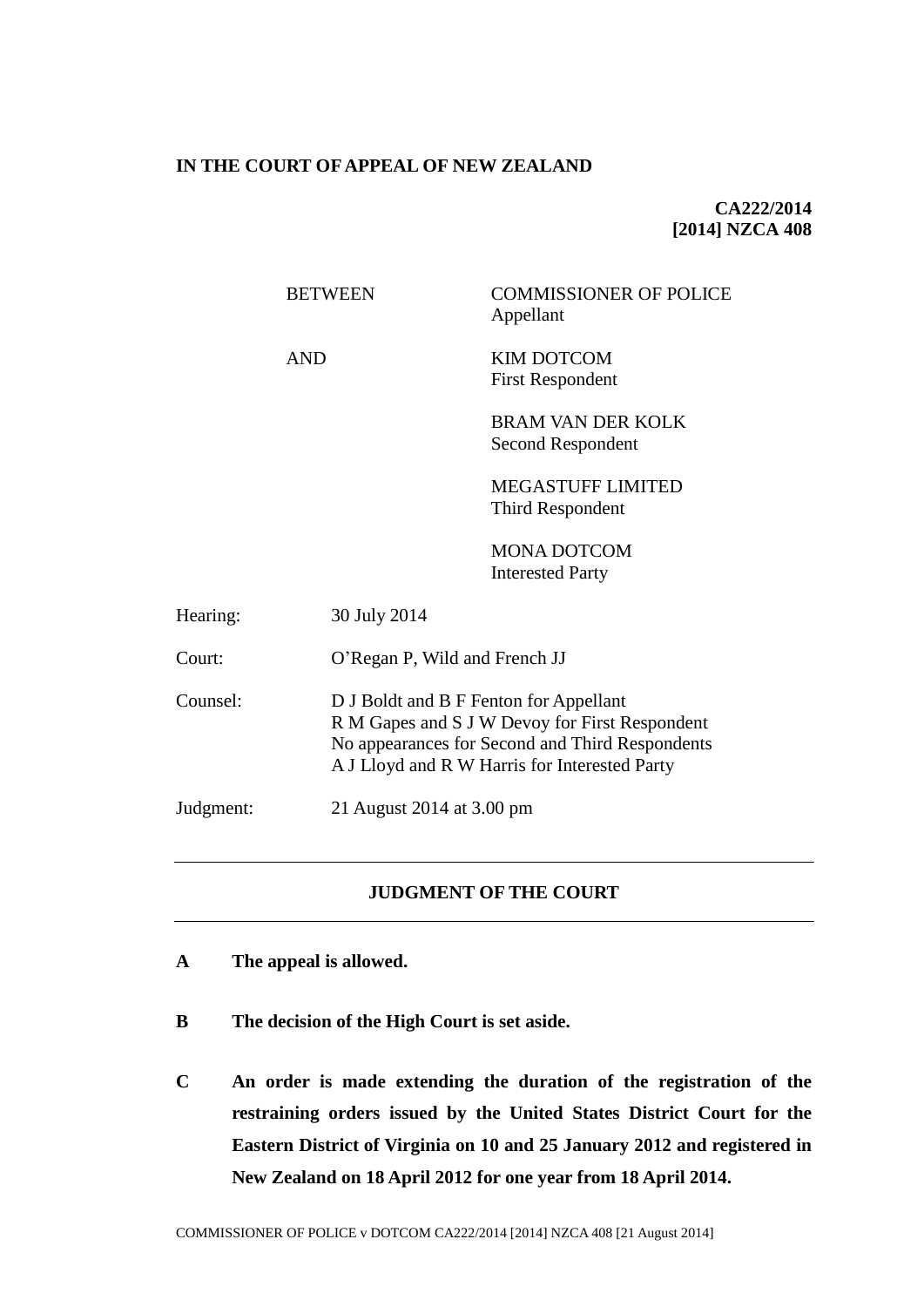- **D The application by the interested party for exclusion of her property from the restraining orders is declined.**
- **E We make no order for costs in this Court.**
- **F Any award of costs in favour of the respondents or the interested party in the High Court is quashed. Costs in that Court should, in the absence of agreement, be re-determined in that Court in light of this judgment.**

\_\_\_\_\_\_\_\_\_\_\_\_\_\_\_\_\_\_\_\_\_\_\_\_\_\_\_\_\_\_\_\_\_\_\_\_\_\_\_\_\_\_\_\_\_\_\_\_\_\_\_\_\_\_\_\_\_\_\_\_\_\_\_\_\_\_\_\_

# **REASONS OF THE COURT**

(Given by O'Regan P)

[1] This is an appeal against a decision of Thomas J, in which she dismissed an application by the appellant, the Commissioner of Police, for an order extending the duration of the registration in New Zealand of restraining orders over the assets of the respondents made by a United States Court.<sup>1</sup> The Judge proceeded on the basis that the Court had jurisdiction to extend the duration of the registration of the US restraining orders, but determined that it would be inappropriate to do so. The Commissioner contests the latter finding. The Judge did, however, extend the order pending the outcome of the present appeal.

[2] The first respondent, Mr Dotcom, resists the appeal by supporting the reasoning of the Judge and also on the basis of other points not relied on in the High Court judgment. He cross-appeals against the finding that there was jurisdiction to extend the order. The jurisdiction to extend the order pending the outcome of this appeal is also contested in the cross-appeal.

[3] Mr Dotcom's estranged wife, Mona Dotcom, was represented at the appeal as an interested party. She supports Mr Dotcom's position on the appeal and the cross-appeal, and in addition seeks orders excluding items of her own property from the ambit of the registration order if its duration is extended.

 $\overline{1}$ 

<sup>1</sup> *Commissioner of Police v Dotcom* [2014] NZHC 821.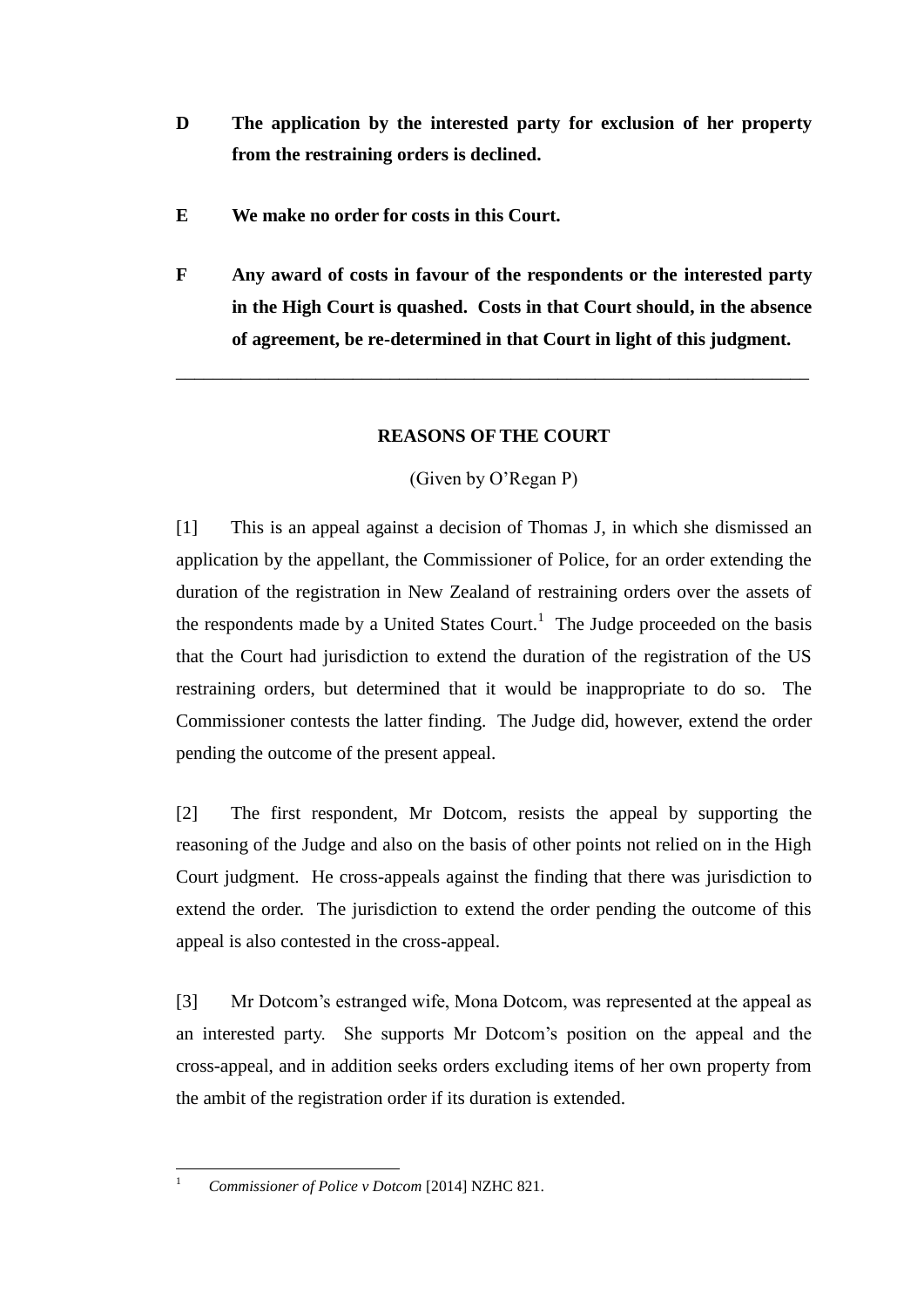[4] The second and third respondents were not represented on the appeal.

#### **Issues**

[5] The issues raised in the cross-appeal are logically prior to those raised in the appeal, and we will deal with them first. The issues to be resolved are, therefore:

- (a) Did the High Court have jurisdiction to extend the duration of the registration of the US restraining orders for an additional year, as sought by the Commissioner? This is the first cross-appeal issue.
- (b) Did the High Court have jurisdiction to extend the registration of the US restraining orders pending appeal and, if so, was it correct to grant such an extension in this case? This is the second cross-appeal issue.
- (c) If the answer to issue (a) is "yes", was the High Court Judge correct to refuse to exercise her discretion to extend the duration of the registration of the US restraining orders for an additional year? This is the issue raised by the appeal.
- (d) If the answer to issue (c) is "no", should the property of Mrs Dotcom be excluded from the US restraining orders?

[6] Before addressing these issues, we will briefly traverse the factual background.

### **Facts**

[7] On 10 January 2012, a Judge of the United States District Court issued a post-indictment restraining order as to certain assets located in New Zealand associated with the defendants in a criminal proceeding in that court. The defendants included the respondents to the present appeal, but not Mrs Dotcom.

[8] On 25 January 2012, the United States District Court Judge issued a supplemental restraining order, also relating to property of the defendants located in New Zealand.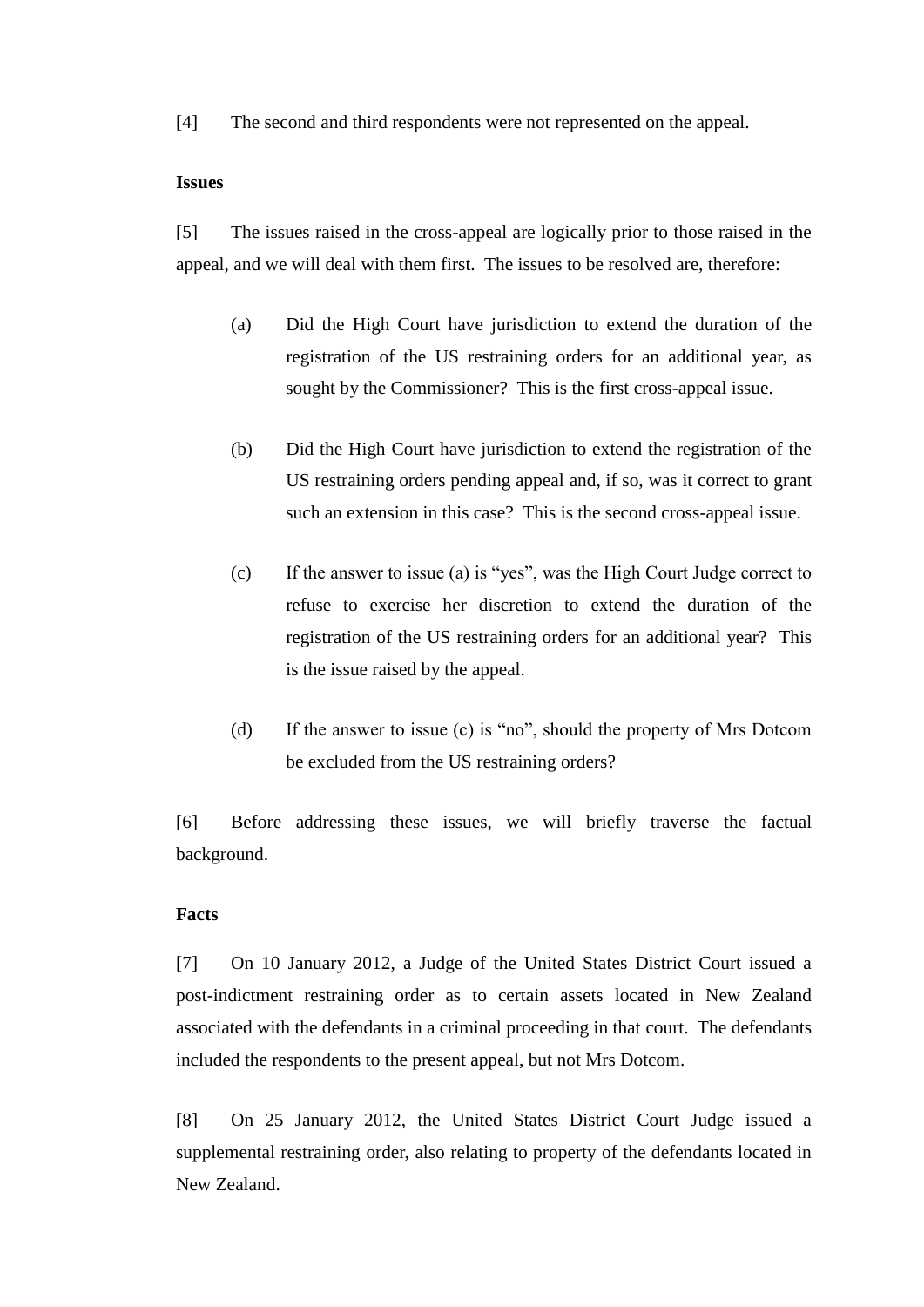[9] These are the US restraining orders to which we have made reference earlier. We will use that term to describe them in this judgment.

<span id="page-3-0"></span>[10] On 18 April 2012, Potter J ordered that the US restraining orders be registered in New Zealand, subject to certain conditions.<sup>2</sup> That order was made under s 56 of the Mutual Assistance in Criminal Matters Act 1992 (MACMA).

[11] The registration of the US restraining orders in New Zealand would have expired on 18 April 2014 (two years after the date of the registration order) under s 136(1)(b) of the Criminal Proceeds (Recovery) Act 2009 (CPRA). However, s 137 of the CPRA provides that the High Court may extend the registration of the foreign restraining order for a period of up to one year.

[12] The Commissioner applied to the High Court for an order extending the duration of the registration of the US restraining orders in New Zealand under s 137 of the CPRA. Thomas J declined to order an extension, and it is against that judgment that the present appeal is brought.

[13] The US restraining orders recite that the respondents and the other defendants to the criminal proceeding in the United States have been indicted for the following offences:

- (a) conspiracy to commit racketeering;
- (b) conspiracy to commit copyright infringement;
- (c) conspiracy to commit money laundering;
- (d) criminal copyright infringement by distribution of copyrighted work being prepared for commercial distribution on a computer network and aiding and abetting of copyright infringement; and

 $\overline{c}$ <sup>2</sup> *Commissioner of Police v Dotcom* [2012] NZHC 634.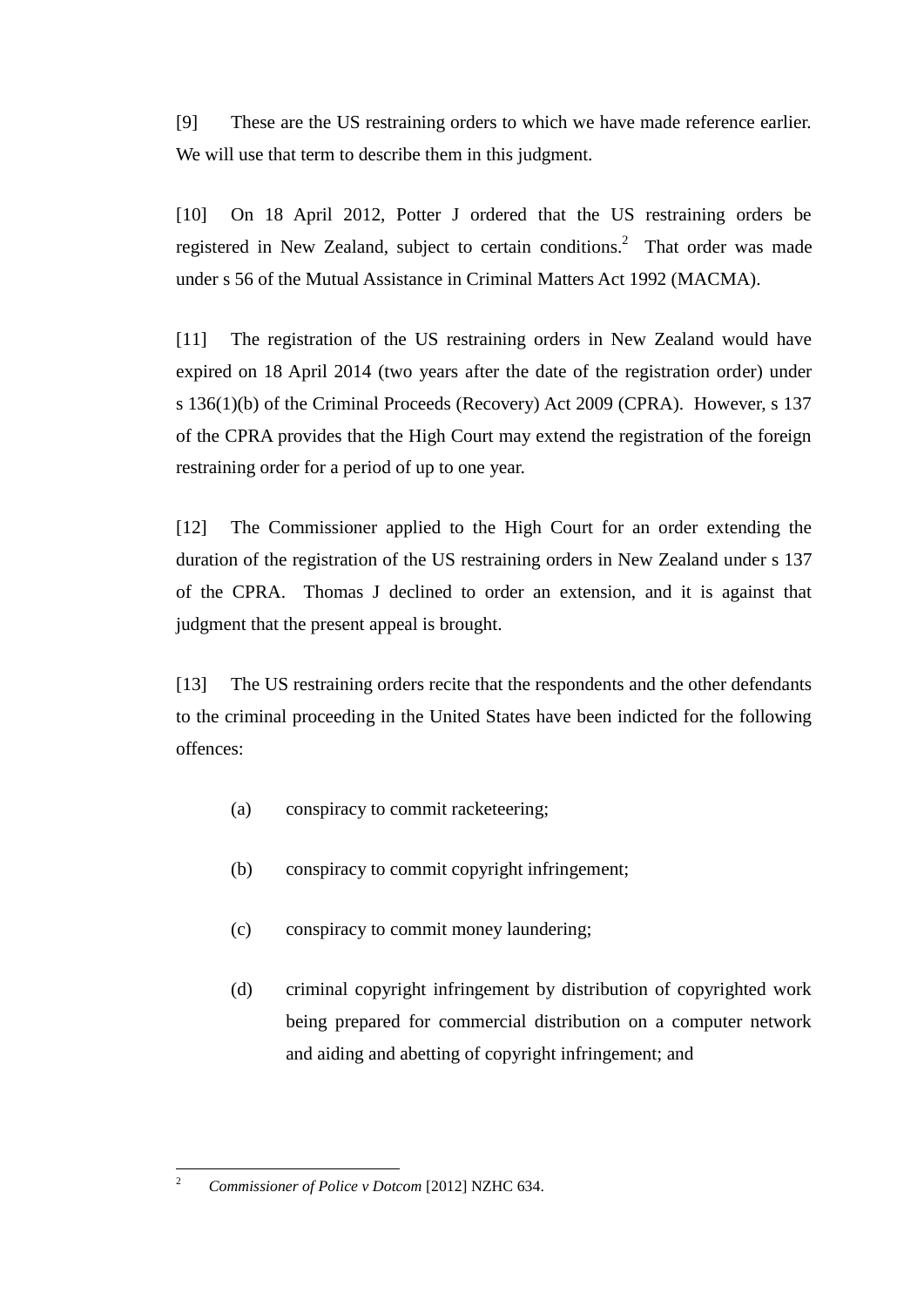(e) criminal copyright infringement by electronic means and aiding and abetting of copyright infringement.

[14] The order made by the United States District Court Judge records that all of the offences with which the respondents are charged are punishable by maximum term of imprisonment of at least five years and all carry a penalty of forfeiture. The US restraining orders were made on the basis that the United States Government alleges that the property subject to the restraining orders:

- (a) constitutes the proceeds of those criminal offences;
- (b) has been acquired as a result of the criminal offences;
- (c) is property of a person who has, or may have, unlawfully benefitted from criminal activity; or
- (d) has been directly or indirectly derived from the criminal offences.

[15] The order recites that this means the property subject to the US restraining orders is subject to civil or criminal forfeiture under a number of United States federal statutory provisions.

[16] It was common ground that the US restraining orders remain in force.<sup>3</sup>

### **Issue one: jurisdiction**

[17] Counsel for Mr Dotcom, Mr Gapes, argued that the High Court Judge did not have jurisdiction to extend the registration of the US restraining orders.

 $\overline{\mathbf{3}}$ <sup>3</sup> The United States has undertaken to notify the Attorney-General promptly if the US restraining orders are vacated or otherwise altered.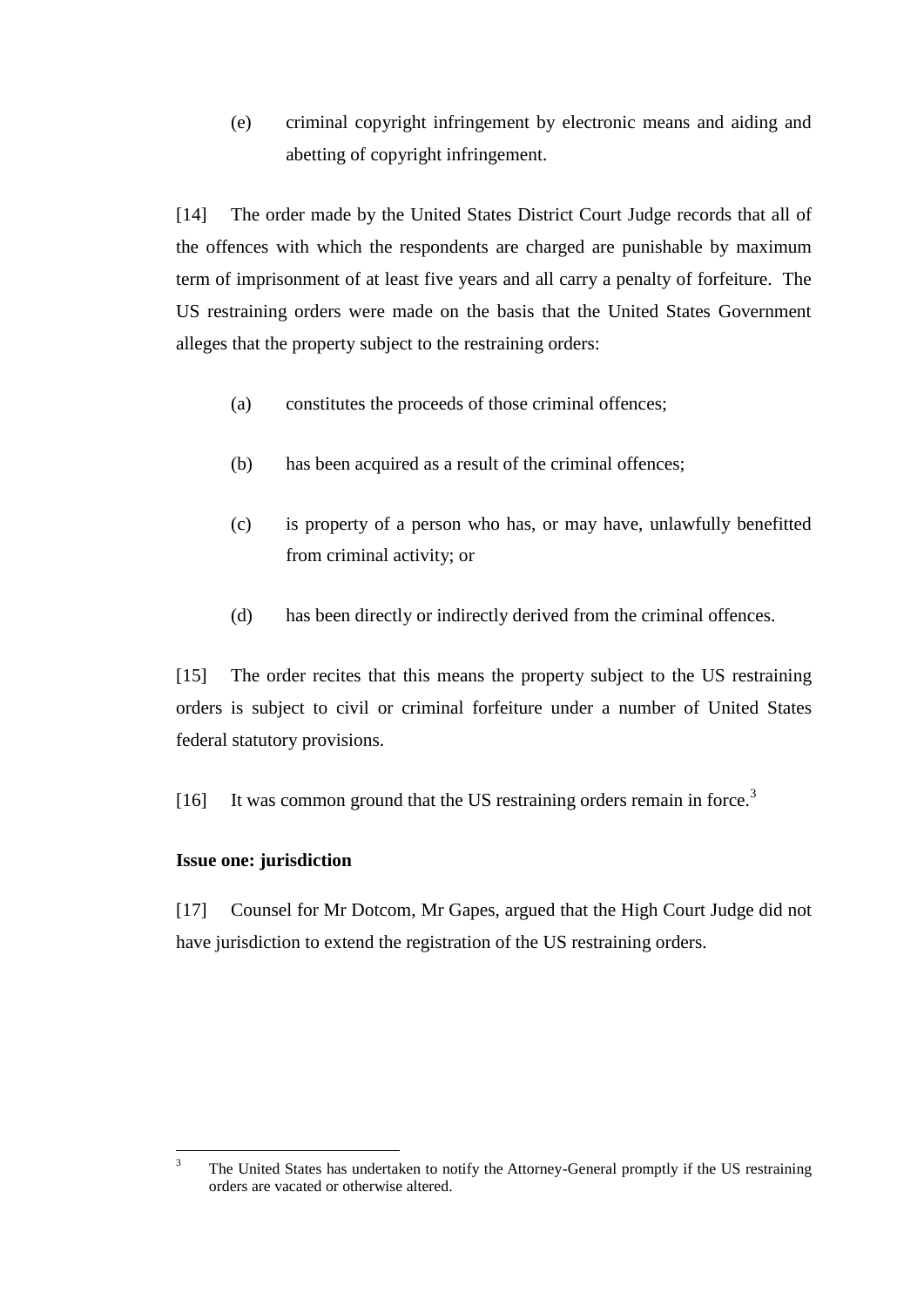[18] The application for extension was made under s 137 of the CPRA, which provides:

## **137 Extension of duration of registration of foreign restraining order**

- (1) If the High Court has registered a foreign restraining order in New Zealand, the applicant for that order may, before the registration of the restraining order expires, apply to the High Court for an extension of the duration of the registration of the foreign restraining order in New Zealand.
- (2) If an application is made under subsection (1), the High Court may order that the registration of a foreign restraining order be extended for a further period not exceeding 1 year.
- (3) If an application is granted under this section, the registration of the foreign restraining order in New Zealand ceases at the time specified in the Court's order.

[19] On the face of it, an argument that a provision that says "the High Court may order that the registration of a foreign restraining order be extended" does not give the Court jurisdiction to extend a foreign restraining order is a difficult argument to sustain. In order to understand the basis on which it is made in this case, it is necessary to traverse more of the factual background.

[20] The application to register the US restraining orders in New Zealand was made by the Commissioner after the then Deputy Solicitor-General, acting as delegate of the Attorney-General, authorised the Commissioner to make the application.<sup>4</sup>

[21] The Attorney-General's authorisation was made after receipt of a request for assistance from the United States Government under s 54 of the MACMA. That section provides that a foreign country may request the Attorney-General to assist in enforcing a foreign restraining order that relates to property believed to be located in New Zealand. $5$  The Attorney-General then has a discretion to authorise the Commissioner to apply to the High Court to register the foreign restraining order in New Zealand.<sup>6</sup>

 $\frac{1}{4}$ For simplicity, we will refer to the Attorney-General from now on, since the then Deputy Solicitor-General, Mr Mander, was acting as the Attorney-General's delegate.

<sup>5</sup> Subsection  $(1)$ .

<sup>6</sup> Subsection  $(2)$ .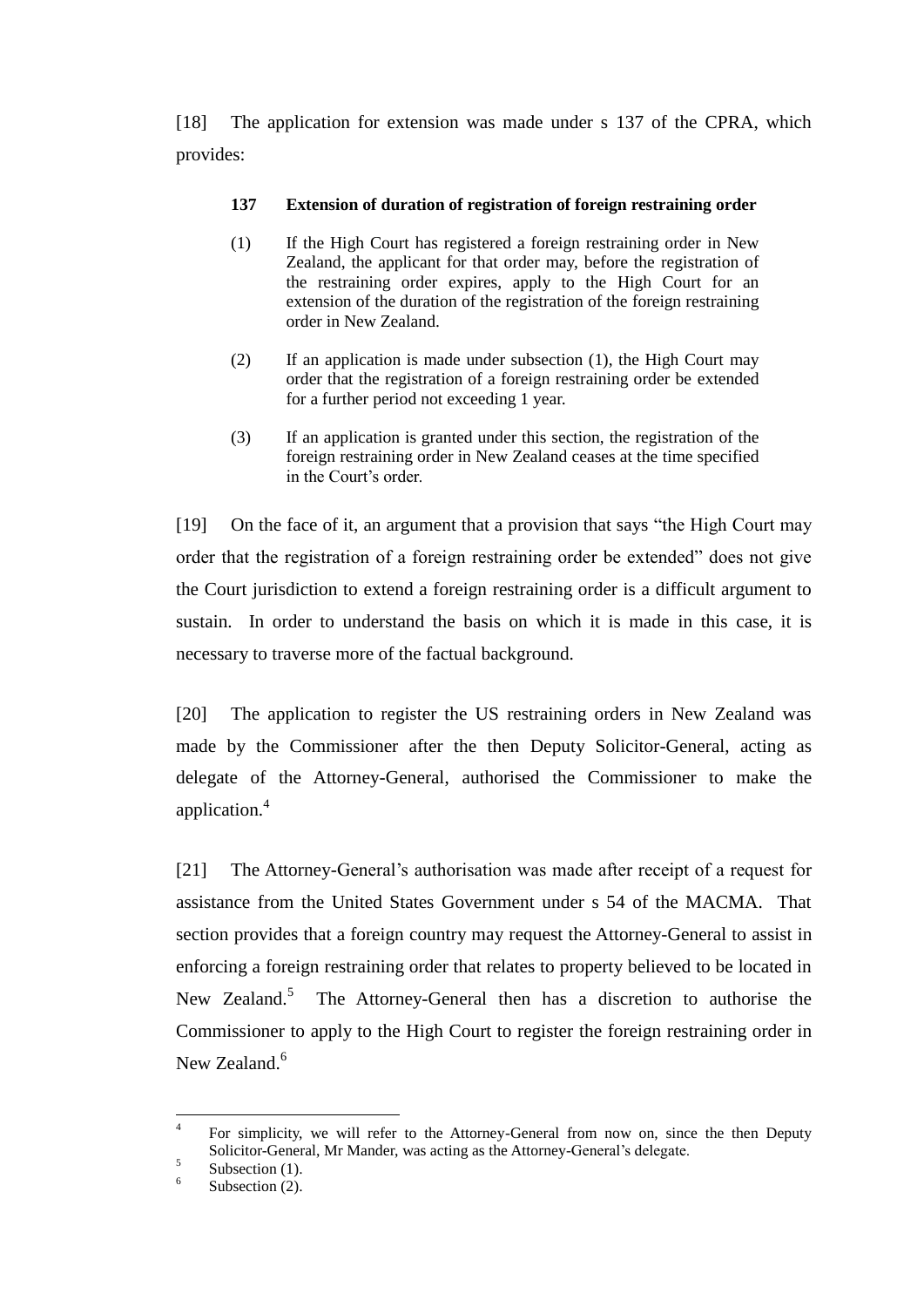[22] Once that authorisation was given in the present case, the Commissioner made the application to the High Court under s 56 of the MACMA. Section 56(1) provides that the High Court must make an order registering a foreign restraining order in respect of which an application for registration is being made by the Commissioner if the Court is satisfied that a foreign restraining order is in force in a foreign country. As Potter J noted in her judgment granting the registration order, s 56(1) "provides both the source and the sole guidance for the exercise of the Court's power in registering the foreign order".<sup>7</sup>

- [23] The process therefore provides for:
	- (a) a request to be made by a foreign government to the Attorney-General;
	- (b) an authorisation by the Attorney-General to the Commissioner to make an application for registration;
	- (c) a decision by the Commissioner, once such authorisation is given, to actually make the application; and
	- (d) a decision by the High Court to register the foreign restraining order. As noted above, the High Court is obliged to make that decision if satisfied that the foreign restraining order is in force: there is no discretionary aspect to the decision.

[24] In the present case, the requests to the Attorney-General for assistance stated that the purpose of seeking registration of the US restraining orders in New Zealand was "to ensure that [the restrained assets] are available for forfeiture to the United States". There was no mention of the process by which forfeiture would be pursued. However, the requests and the subsequent application by the Commissioner to the High Court for registration of the US restraining orders were supported by an affidavit executed by Mr J V Prabhu, an assistant United States attorney involved in the prosecution of the respondents and others in the United States.

 $\overline{\tau}$ <sup>7</sup> *Commissioner of Police v Dotcom*, above [n 2,](#page-3-0) at [86].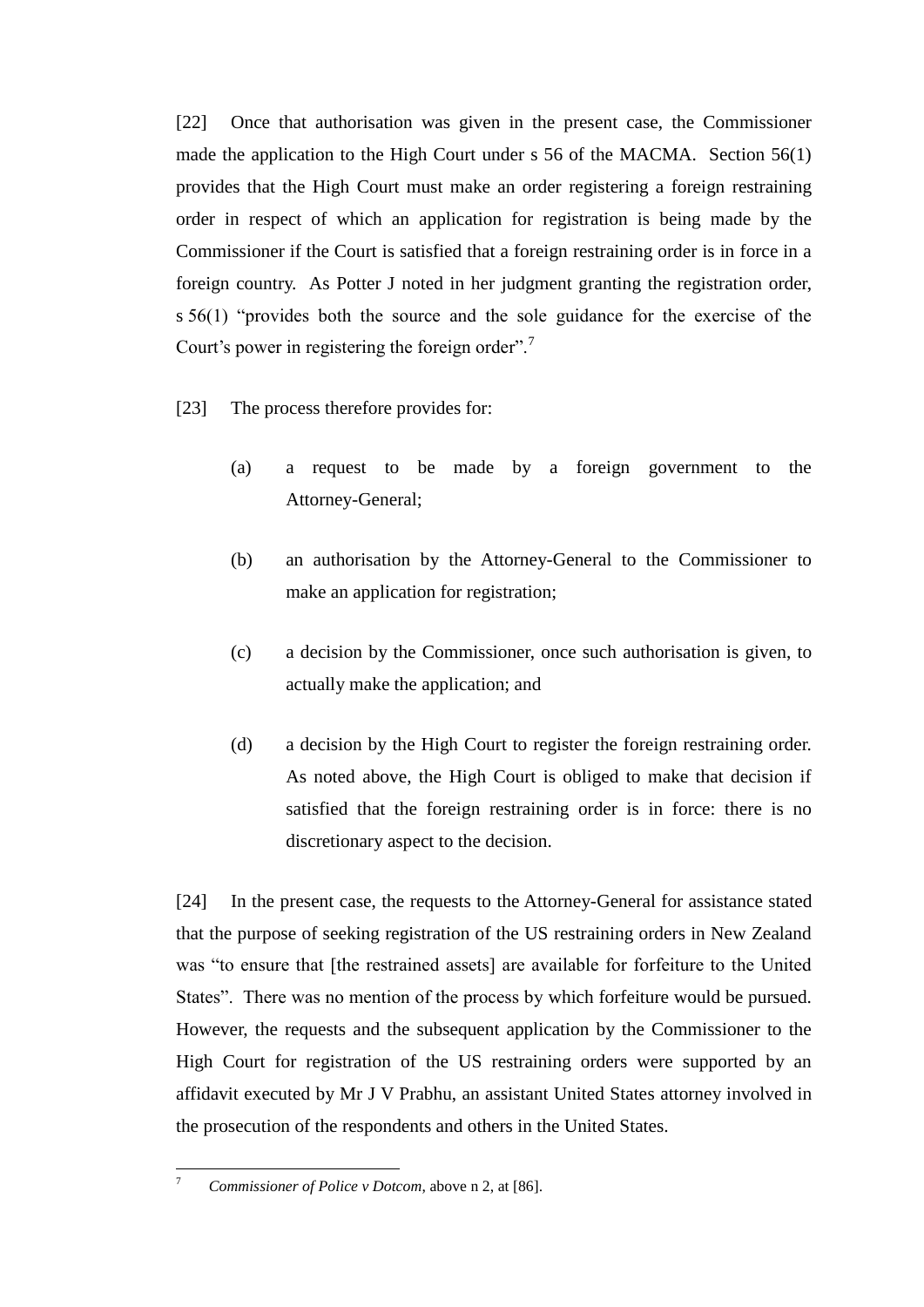[25] In that affidavit, Mr Prabhu explained that the United States has both a conviction-based forfeiture regime as well as an in rem non-conviction-based system. This broadly equates with the criminal forfeiture and civil forfeiture regimes in the CPRA. He deposed that both the criminal and civil forfeiture systems (and the preceding restraining order process) were available to the United States in the present case. However, in a passage heavily relied on by Mr Gapes, Mr Prabhu added:

4. … at this time, the [United States] government is only asking New Zealand to temporarily restrain assets in connection with the [United States] government's conviction-based forfeiture case, that is, the criminal forfeiture case. The United States anticipates that such assets will be forfeited in the event of a conviction in the criminal case.

- [26] Two points about this statement should be noted:
	- (a) it is not consistent with the broad language of the request for assistance itself, which does not mention the forfeiture procedure to be followed in the United States; and
	- (b) it is a statement made as to the United States' intention "at this time".

[27] The essential hallmark of the criminal-based forfeiture system is that forfeiture would occur only in the event of a conviction. In the case of the respondents who are located in New Zealand, such conviction could occur only if the United States is successful in extraditing those respondents to the United States, and then obtaining a conviction at trial.

[28] The attempt by the United States to extradite the first and second respondents has been subject to a number of delays. As a result of this, it is no longer realistic to expect that the criminal-based forfeiture process could be completed before 18 April 2015, the date on which the registration of the US restraining orders in New Zealand will lapse, even if the present appeal succeeds and the application for extension of the duration of the US restraining orders is granted.

[29] For that reason, the United States is now pursuing civil forfeiture (or "in rem" forfeiture, to use Mr Prabhu's term) which may be progressed separately from any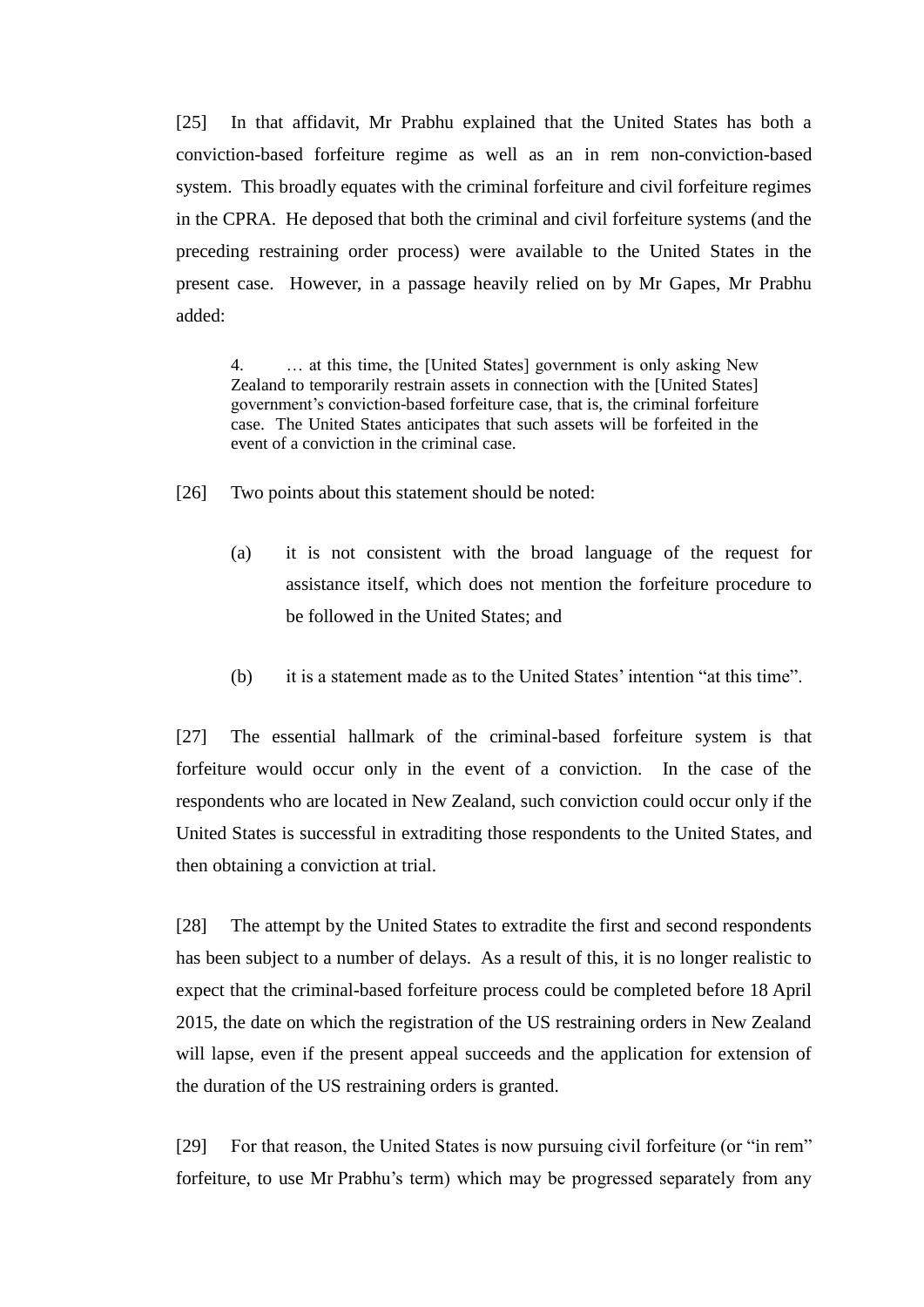criminal proceedings and does not therefore depend on the extradition of the first and second respondents to the United States.

[30] The application for extension was supported by an affidavit from another assistant US attorney involved in the case against the respondents, Mr G W Grant. He deposed as follows:

3. Given the delays in the extradition process in New Zealand, the United States is preparing to file a civil (non-conviction based) forfeiture action involving, at a minimum, the restrained property in New Zealand. Such an action would be legally independent of the criminal case, and, as such, would not be conditional on the successful extradition or criminal conviction of any individual, including those currently involved in the extradition process in New Zealand.

4. Given our analysis of the legal regime, the United States believes that the civil forfeiture process is likely to be completed before April 1, 2015.

[31] As Thomas J noted in the judgment under appeal, Mr Grant did not say when the civil forfeiture proceedings would be filed. $8$  We were told that this had happened only a day or two before the hearing of the present appeal. We do not know the reason for the delay but it hardly exhibits a concerted effort by the United States to complete the proceedings before 18 April 2015.

[32] Thomas J dealt with the case on the assumption that there was jurisdiction to make the extension order. Her conclusion that the order should not be made meant she did not need to deal with the respondents' argument to the contrary.

[33] Mr Gapes' essential argument is that the United States authorities' change in approach from criminal (post-conviction) forfeiture to civil forfeiture meant the Commissioner was seeking the extension of the registration of the US restraining orders for "an entirely different and impermissible purpose" than the purpose identified by Mr Prabhu when the original restraining order was obtained. The purpose of the extension sought was to permit civil forfeiture proceedings to proceed in the United States, whereas Potter J made the original registration order for the purpose of criminal forfeiture proceedings in the United States. Mr Lloyd for Mrs Dotcom supported the position taken by Mr Gapes.

<sup>8</sup> At  $[46]$ .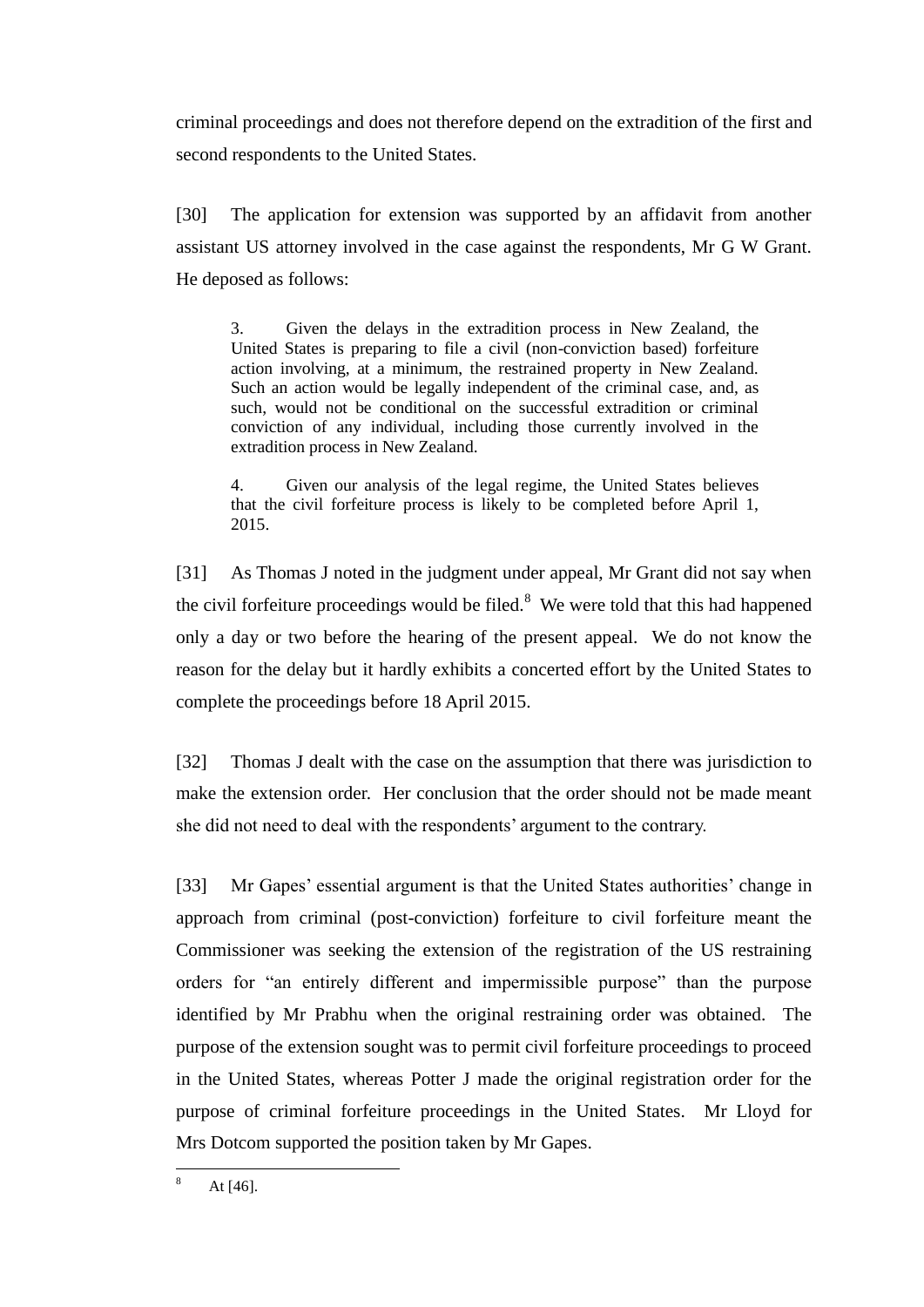[34] Mr Gapes argued that s 137 of the CPRA should be interpreted as authorising an extension only for a purpose precisely the same as the purpose of the original registration order. His reasons, and our analysis of them, follow.

[35] Mr Gapes said s 137 had to be interpreted in a way which best protected the rights of the respondents under the New Zealand Bill of Rights Act 1990 (Bill of Rights). He relied in particular on s 6 of the Bill of Rights, which requires that an enactment be given a meaning that is most consistent with the rights and freedoms contained in the Bill of Rights where more than one meaning is possible; and s 21 dealing with the right to be secure against unreasonable seizure of property.

[36] We do not see this as an issue going to the jurisdiction to extend an order though it may affect the decision as to whether an extension should be given. The wording of s 137 is clear and it can be interpreted to conform with the Bill of Rights without any straining of its language. If, after the safeguards provided for in the CPRA and the MACMA have been met, a properly registered foreign restraining order is subject to an order for extension of the registration, we do not consider that that could be categorised as unreasonable seizure for the purposes of s 21 of the Bill of Rights. Mr Gapes was effectively asking us to read s 137 as if it had the words "on the same basis as the application for the registration of the foreign restraining order in New Zealand" in it. We do not think there is any reason to do that.

[37] Mr Gapes also referred to the detailed requirements of the CPRA and the MACMA in relation to the registration of foreign restraining orders. He argued that given the safeguards provided for in relation to the original registration, it must be assumed that no extension can be granted unless the basis for the extended restraining order is exactly the same as the basis for the original restraining order. Again, we see that as an issue of merits rather than of jurisdiction.

[38] Mr Gapes said that the Commissioner was effectively trying to use the extension process under s 137 to achieve the registration of a new foreign restraining order to be used for a different purpose from that disclosed when the US restraining orders were originally registered. We disagree. There is no dispute that the US restraining orders in the present case allow for the possibility of both civil and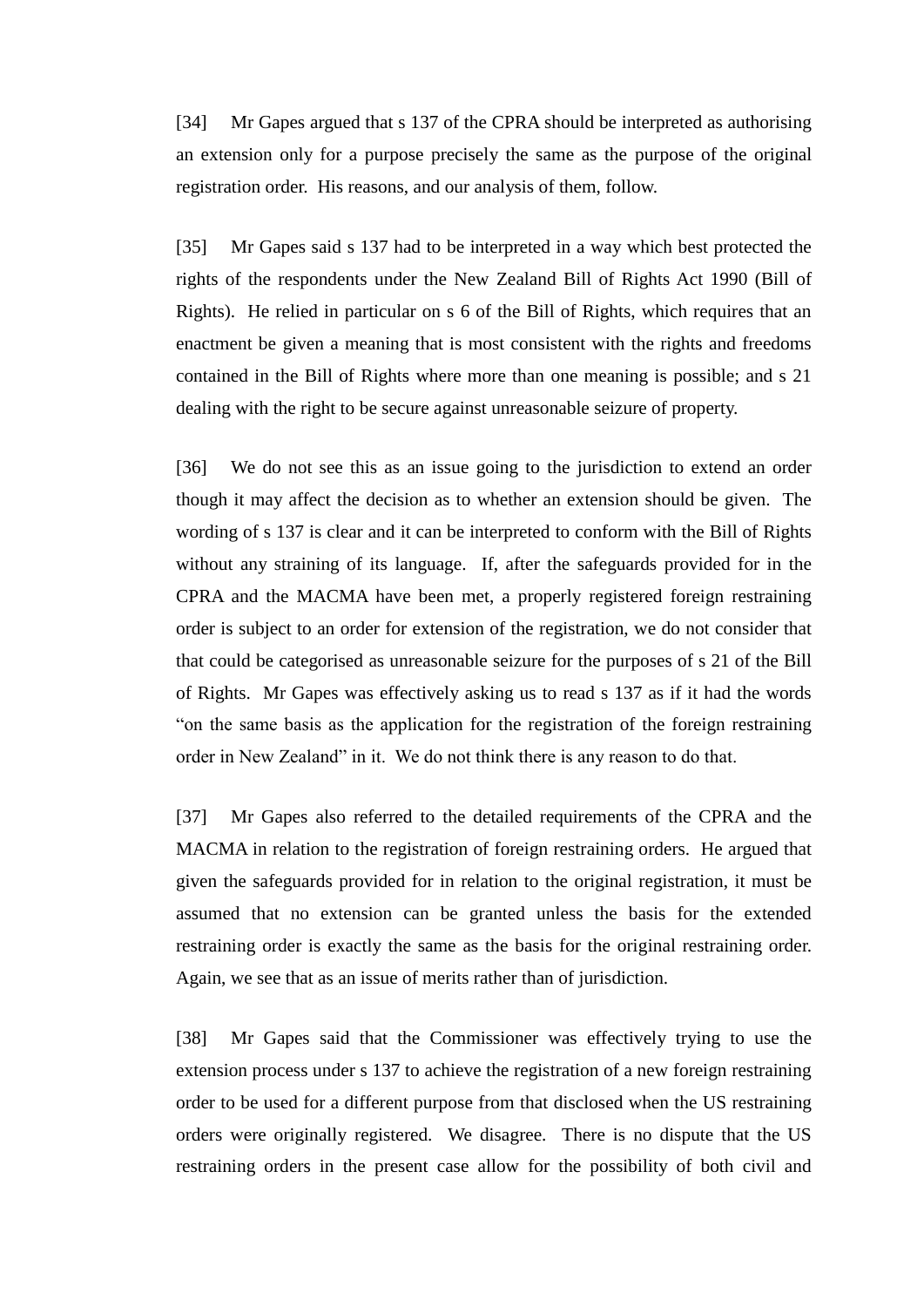criminal forfeiture. The fact that the United States Government determined at the outset to pursue criminal forfeiture did not inhibit its ability to pursue civil forfeiture later. The fact that it represented in the request for assistance that it intended "at this time" to pursue criminal forfeiture did not amount to an undertaking not to pursue civil forfeiture if that became necessary.

[39] If the United States authorities had obtained a civil forfeiture order during the two year period of the registration of the US restraining orders in New Zealand, there would have been no basis for complaint on the part of the respondents. That would have been expressly within the ambit of s 14 of the CPRA. If the United States authorities had obtained such a forfeiture order under the civil process and had sought to register it in New Zealand, s 14 would have applied. That provision says that if proceedings to register a foreign forfeiture order involve restrained property that was subject to a foreign restraining order registered in New Zealand, the registration of a foreign forfeiture order may be sought on grounds that differ from those on which the foreign restraining order was registered.

[40] It seems to us that a logical extension of the principle outlined in s 14 is that a Court should treat as unexceptional a decision by a foreign government that has the benefit of a foreign restraining order to change from one forfeiture process to another, in circumstances where the foreign restraining order provides for either to be pursued. Mr Gapes said that s 14 should be confined to the specific situation it provides for, and not seen as an indication that a change of approach in the forfeiture process from the time of registration of a foreign restraining order to the time of extension of the duration of the registration is unexceptional. He said if the legislature had intended this, one would have expected that s 14 would have expressly said so.

[41] We do not accept that submission. Section 14 provides an indication that a change in the forfeiture process from that initially envisaged to another process also provided for under the law of the relevant jurisdiction and contemplated by the foreign restraining order is not considered to be exceptional. In the High Court, the then counsel for the Commissioner described the regime contained in the MACMA and the CPRA as "agnostic" as to the process adopted to obtain a forfeiture order. In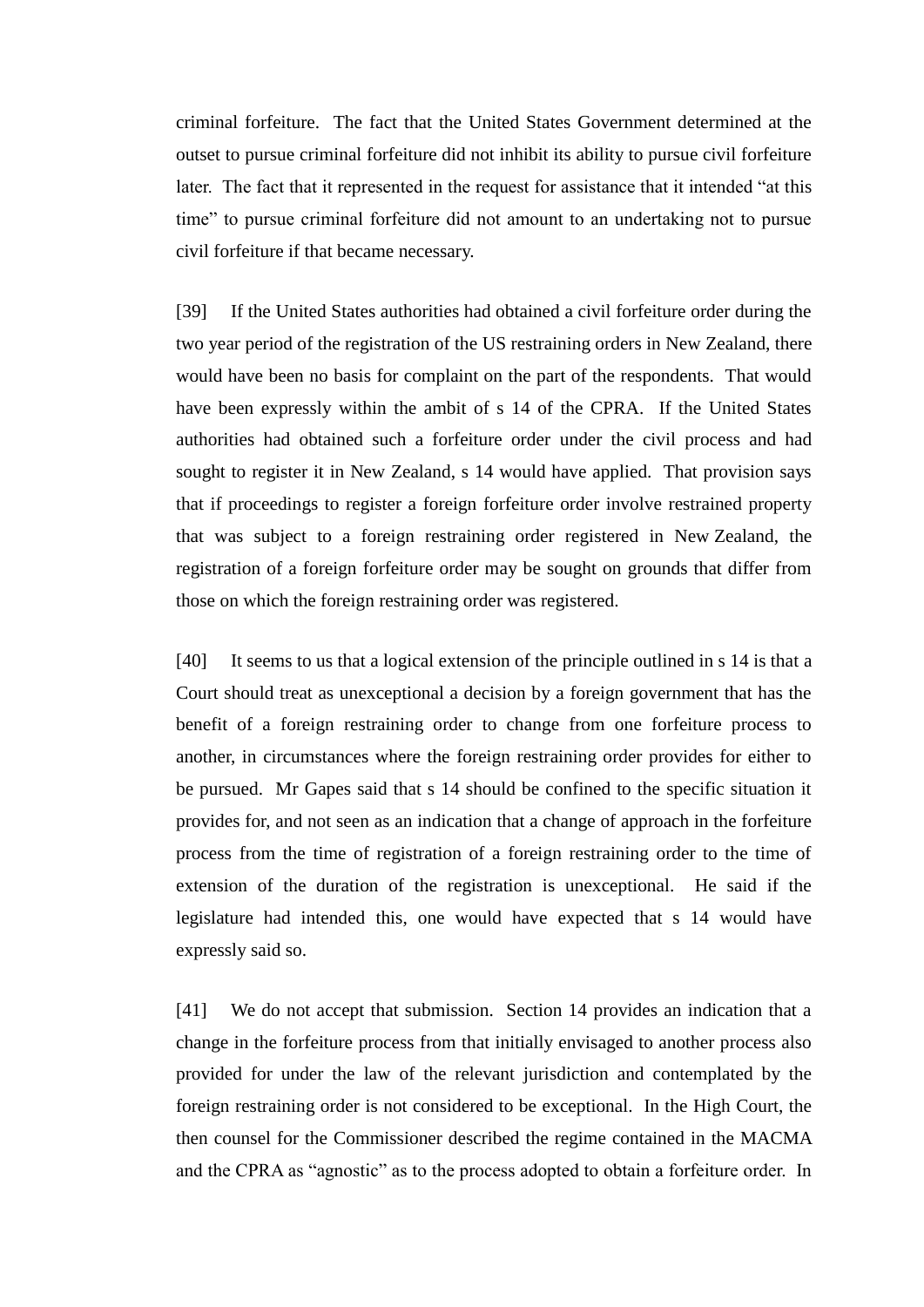this Court, the Commissioner's counsel, Mr Boldt, described it as "catholic" in the sense that it encompasses all available methods of achieving a forfeiture order.

[42] We are satisfied that the fact a foreign government intends to pursue a different process for achieving a forfeiture order during the proposed period of extended duration of the registration of the order from that which was anticipated at the time of its registration is not a factor which limits or excludes the jurisdiction to grant an extension under s 137.

[43] We conclude, therefore, that the High Court Judge was correct to proceed on the basis that s 137 gave her the power to extend the registration of the US restraining orders in this case. This ground of the cross-appeal therefore fails.

### **Issue 2: extension pending appeal**

[44] Mr Dotcom also cross-appeals against the decision of the High Court Judge to extend the registration of the US restraining orders pending the outcome of this appeal. As counsel, Mr Gapes argued that extending the orders to preserve appeal rights is inconsistent with the statutory regime and thwarts the purpose and effect of the applicable statutory time restraints. He argued that if the Commissioner was concerned at the need to preserve appeal rights, he should have applied for the extension order earlier, to allow for time to appeal within the initial two year period of registration.

[45] As we have found there is jurisdiction to extend the duration of the registration for a period up to one year under s 137, it follows that there must be jurisdiction to extend the duration of the registration for a shorter period, whether to allow for appeal rights or otherwise.

[46] In any event, given that the extension was to allow for the present appeal and the argument is being made in the context of that appeal, there is a certain futility in the argument. Mr Gapes accepted this was so. He argued that, if the Judge had not granted the extension pending appeal, the registration of the US restraining orders would have lapsed on 18 April 2014. But after discussion he accepted that, even if we were to find that the Judge had been incorrect to extend the duration of the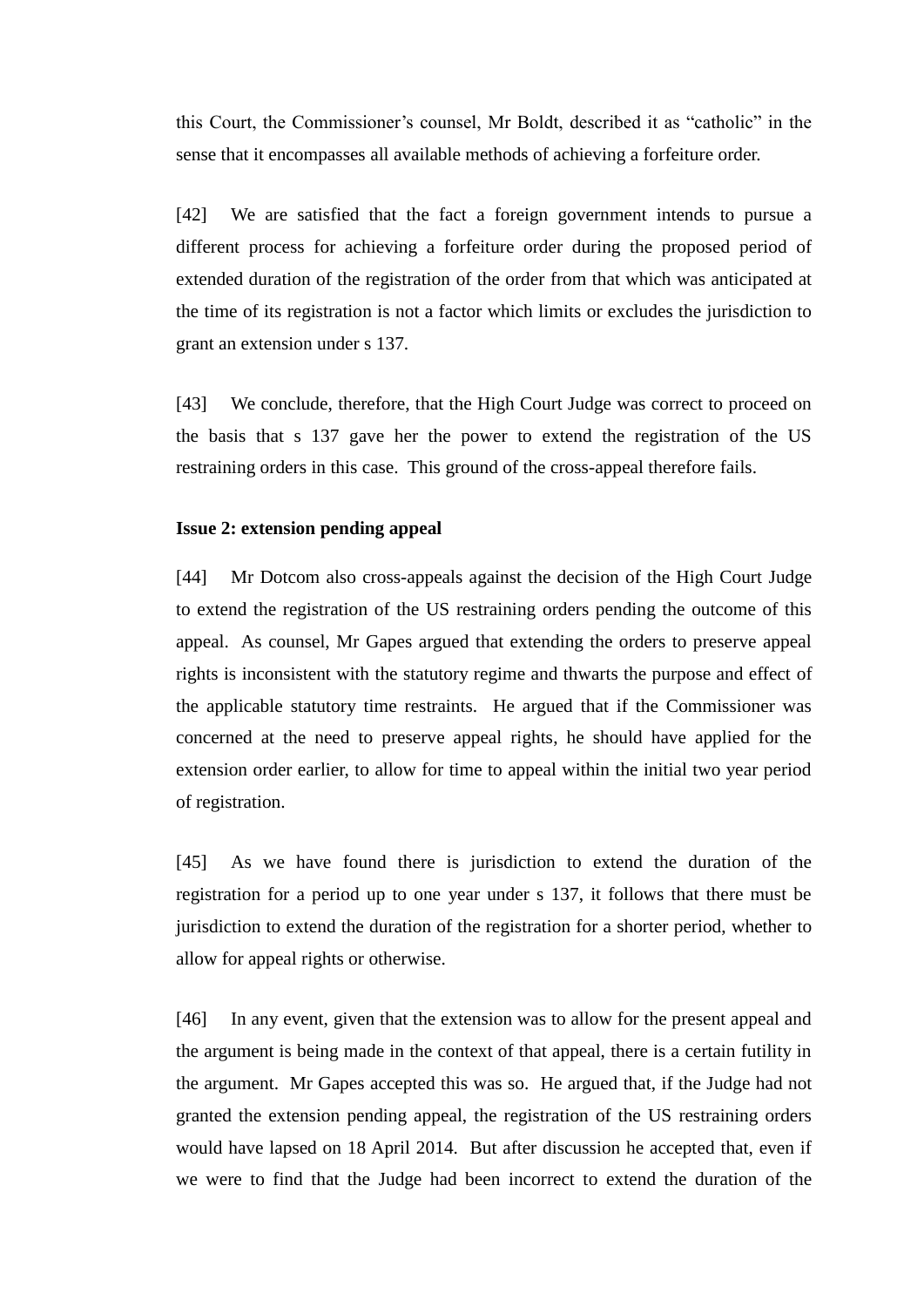registration pending appeal, that would not change the fact that she did so and that her order, until set aside, was valid. It seems to us that therefore makes this aspect of the appeal essentially moot.

[47] The second ground of the cross-appeal therefore fails.

### **Third issue: should the extension have been granted?**

[48] We now turn to the issue on appeal, namely whether the Judge erred in refusing to extend the duration of the registration of the US restraining orders for a further year under s 137 of the CPRA.

[49] Thomas J accepted the argument made on behalf of the respondents and Mrs Dotcom that the High Court could not properly extend the duration of the registration of the US restraining orders on a basis that was different from that which was before the Attorney-General when he decided to authorise the Commissioner to apply for registration of the US restraining orders in New Zealand.<sup>9</sup>

[50] Thomas J placed considerable weight on the statement in Mr Prabhu's affidavit that, at the relevant time, the United States was asking for assistance from New Zealand in connection with the conviction-based forfeiture case. She accepted that the authorisation of the Attorney-General to the Commissioner to apply to register the US restraining orders in New Zealand did not refer to the conviction-based forfeiture process. But she said it did refer to the request from the United States under s 54 of MACMA and Mr Prabhu's affidavit was submitted in support of that request.<sup>10</sup> She considered that, as Mr Prabhu's affidavit was in front of the Attorney-General when determining whether to give the authorisation, it would not be right for the Court to extend the duration or registration of the US restraining orders on a different basis from that which was in the material before the Attorney-General.

 $\overline{a}$ 

 $\frac{9}{10}$  At [65].

At [57]. Section 26 of the Mutual Assistance in Criminal Matters Act 1992 requires any request by a foreign country for assistance under that Act to specify the purpose of the request.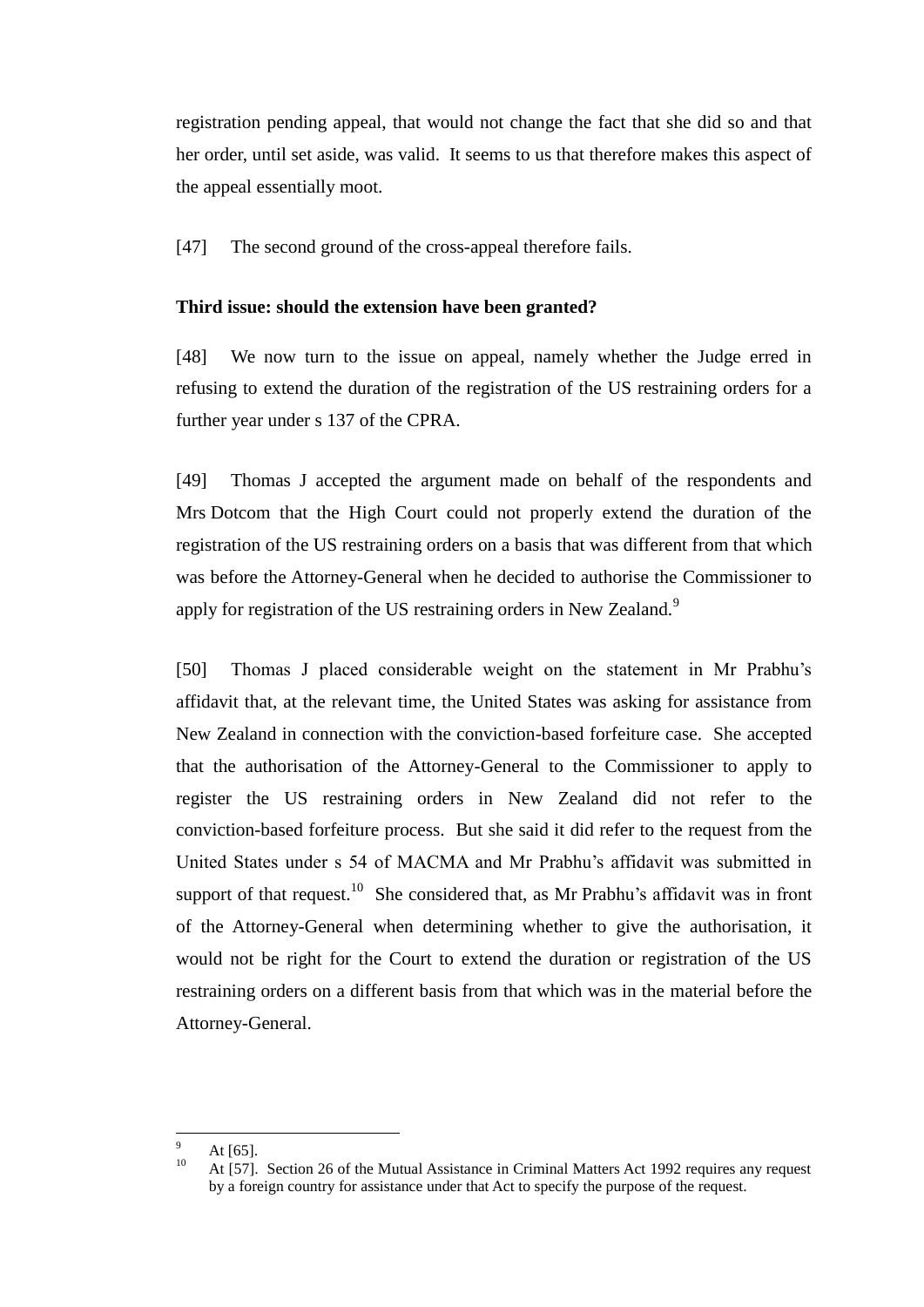[51] Thomas J pointed out that the Attorney-General did not have to accede to the request for assistance from the United States. She said she did not know whether the Attorney-General would have done so on the basis of a civil forfeiture action. She noted that, while the Court making a registration order under s 56 of the MACMA has no ability to look beyond the face of the Attorney-General's authorisation and the Commissioner's application, s 137 of the CPRA gave the Court a discretion whether to grant an extension. $^{11}$ 

[52] Thomas J said that once a foreign government requested assistance from the New Zealand Government solely on the basis of conviction-based forfeiture proceedings, it could not effectively "short circuit the registration process" by applying to the Court for an extension of the registration order, rather than making a new request under s 54 of the MACMA, when the basis for it had changed.<sup>12</sup> She rejected the Commissioner's argument based on s  $14<sup>13</sup>$  and also ss 11 and 15 of the CPRA.

[53] Thomas J noted that Mr Grant's affidavit did not say when the civil forfeiture action had been filed and how and to what extent it might be relevant to the conviction-based forfeiture proceedings.

[54] In assessing the Judge's conclusion, we traverse much of the ground already covered in relation to the jurisdictional argument raised on the cross-appeal. We can, therefore, set out our analysis relatively briefly.

[55] We do not see the reference in Mr Prabhu's affidavit to the United States Government's intentions at the relevant time to seek a conviction-based forfeiture order as precluding the United States from seeking a civil forfeiture order during the term of the initial registration. As noted earlier, the request for assistance did not mention the forfeiture process that would be adopted in the United States. And, in any event, we think s 14 of the CPRA Act is a clear indicator that a switch from criminal to civil forfeiture is not significant. That being the case, we see nothing exceptional in a request by the United States for a renewal of the registration of the

 $\overline{11}$  $11 \atop{12} \text{At [59]–[60].}$ 

 $12$  At [62].

Referred to above at [39]–[41].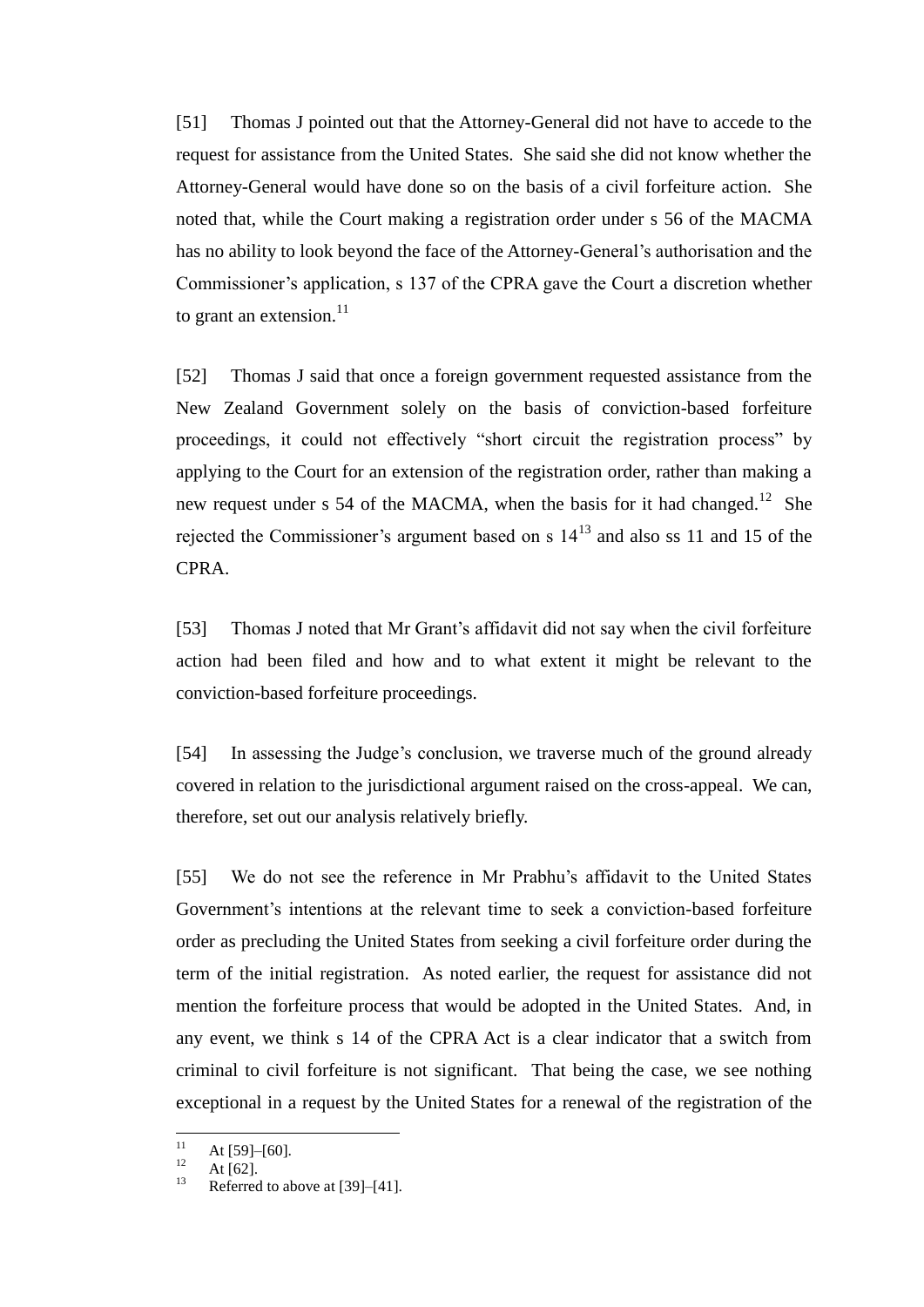order on the basis that the civil forfeiture process is to be invoked rather than the criminal forfeiture process. Since the order contemplates both, and remains in force in the United States, we do not see why the High Court should regard the decision to pursue the civil regime as somehow exceptional.

[56] All that the registration of the US restraining orders in New Zealand does is extend their ambit to the assets within the New Zealand jurisdiction. The jurisdiction to order forfeiture remains throughout with the United States Court and it is for that Court to determine whether a civil forfeiture order should be granted. If such an order is granted, it will itself need to be registered in New Zealand and a New Zealand Court could decline to do this if some abuse of process was involved in obtaining it. But, given the clear terms of s 14, it seems unlikely that the change from one process to the other would provide any basis for a refusal to register a forfeiture order obtained under the civil regime in New Zealand.

[57] Taking the analogy with domestic proceedings, a restraining order obtained in anticipation of criminal proceedings may also facilitate civil forfeiture proceedings if that becomes the preferred option of the Commissioner for pragmatic or other reasons. We do not see why that should not also apply in relation to the registration of the foreign restraining orders.

[58] Thomas J said that if the request to register the foreign restraining order under s 54 had been on the basis that the United States intended to take forfeiture proceedings in either the civil or criminal jurisdiction, then an extension of the order's duration would have been straightforward.<sup>14</sup> We agree. But given that the US restraining orders authorised both criminal and civil proceedings, we do not see that the choice of the United States to pursue criminal forfeiture at the relevant time should be seen as somehow precluding the way in which the United States Court could deal with the proceedings before it. We are cognisant of the fact that the authorisation given to the Commissioner to seek the registration of the US restraining orders said nothing about civil or criminal forfeiture orders.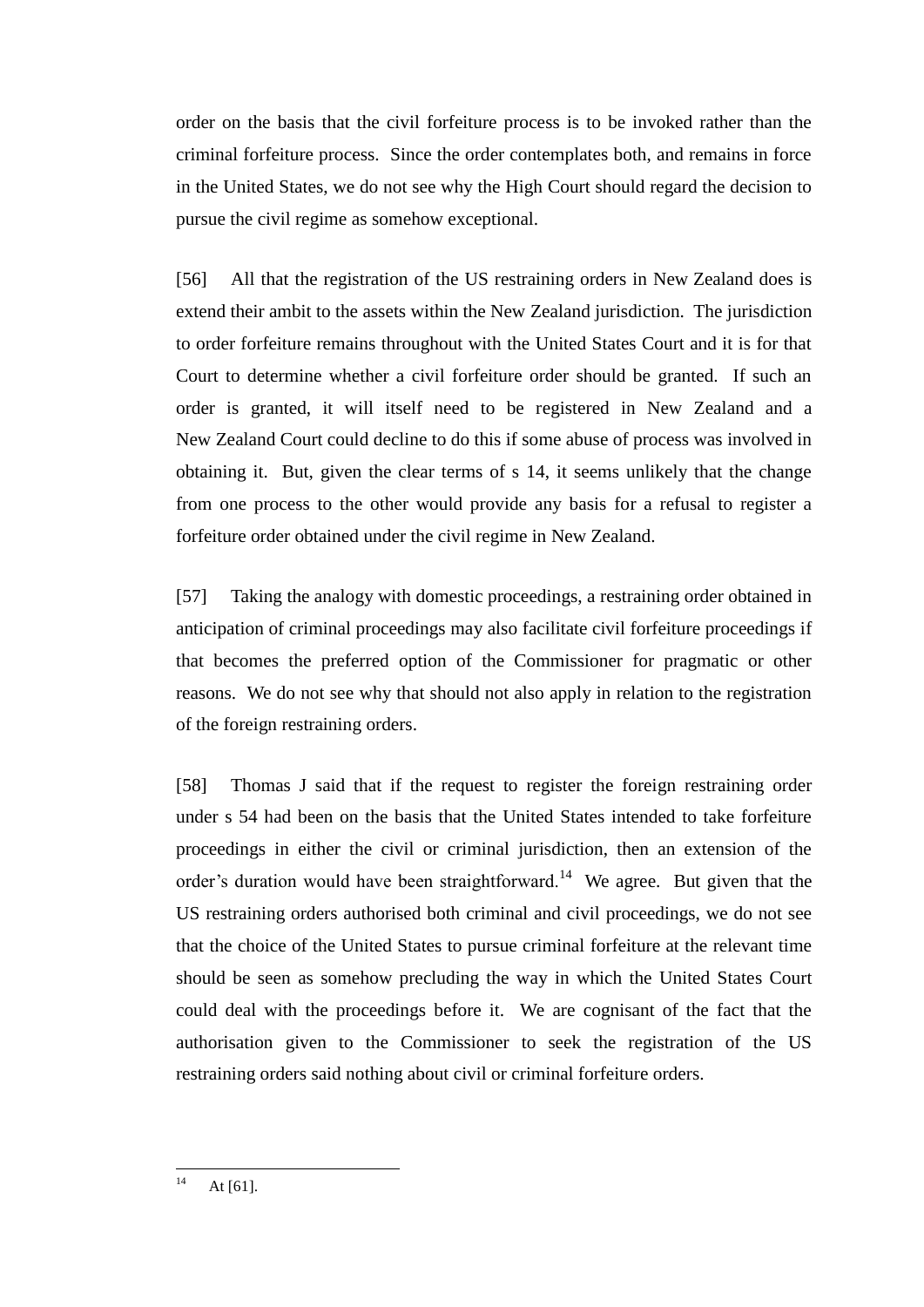[59] Mr Gapes and Mr Lloyd argued that the discretion granted by s 137(2) must be exercised in a reasonable manner having regard to the purposes of the MACMA and the CPRA and the nature and purpose of orders registering foreign restraining orders in New Zealand.<sup>15</sup> We agree. But we do not see anything in the scheme of the MACMA or the CPRA that attaches particular significance to the foreign country's process for obtaining orders forfeiting the property subject to the foreign restraining order. Given the different processes applying in different countries, it would be surprising if it did. So we do not see the application of the test stated in *Commissioner of Police v Reed* to the present facts as assisting the respondents' case or that of Mrs Dotcom.

[60] Mr Gapes suggested that Mr Dotcom may have sought judicial review of the decisions of the Attorney-General or the Commissioner of Police in relation to the registration of the US restraining orders in 2012 if he had known the use of civil forfeiture proceedings was countenanced. He said the knowledge that, under the criminal forfeiture process, assets would not be forfeited until conviction, meant that possible review points were not pursued.

[61] We do not find that convincing. The consequences for Mr Dotcom of the registration of the US restraining orders in New Zealand were sufficiently serious for us to deduce that if grounds for judicial review had presented themselves, he would have pursued them. And if he was relying on the United States eschewing its right to pursue civil forfeiture under the US restraining orders, he could have asked for greater assurance than Mr Prabhu's assertion of the intention to pursue criminal forfeiture "at this time". We can see no reason why either the Attorney-General or the Commissioner would have done anything differently in 2012 if Mr Prabhu's affidavit had said the United States planned to pursue civil rather than criminal forfeiture.

[62] Mr Gapes adopted the Judge's characterisation of the extension in circumstances where civil forfeiture was to be pursued as "short-circuiting the

 $15$ <sup>15</sup> By analogy with s 41 of the Criminal Proceeds (Recovery) Act 2009, dealing with extensions of domestic restraining orders: *Commissioner of Police v Reed* [2013] NZHC 802 at [34].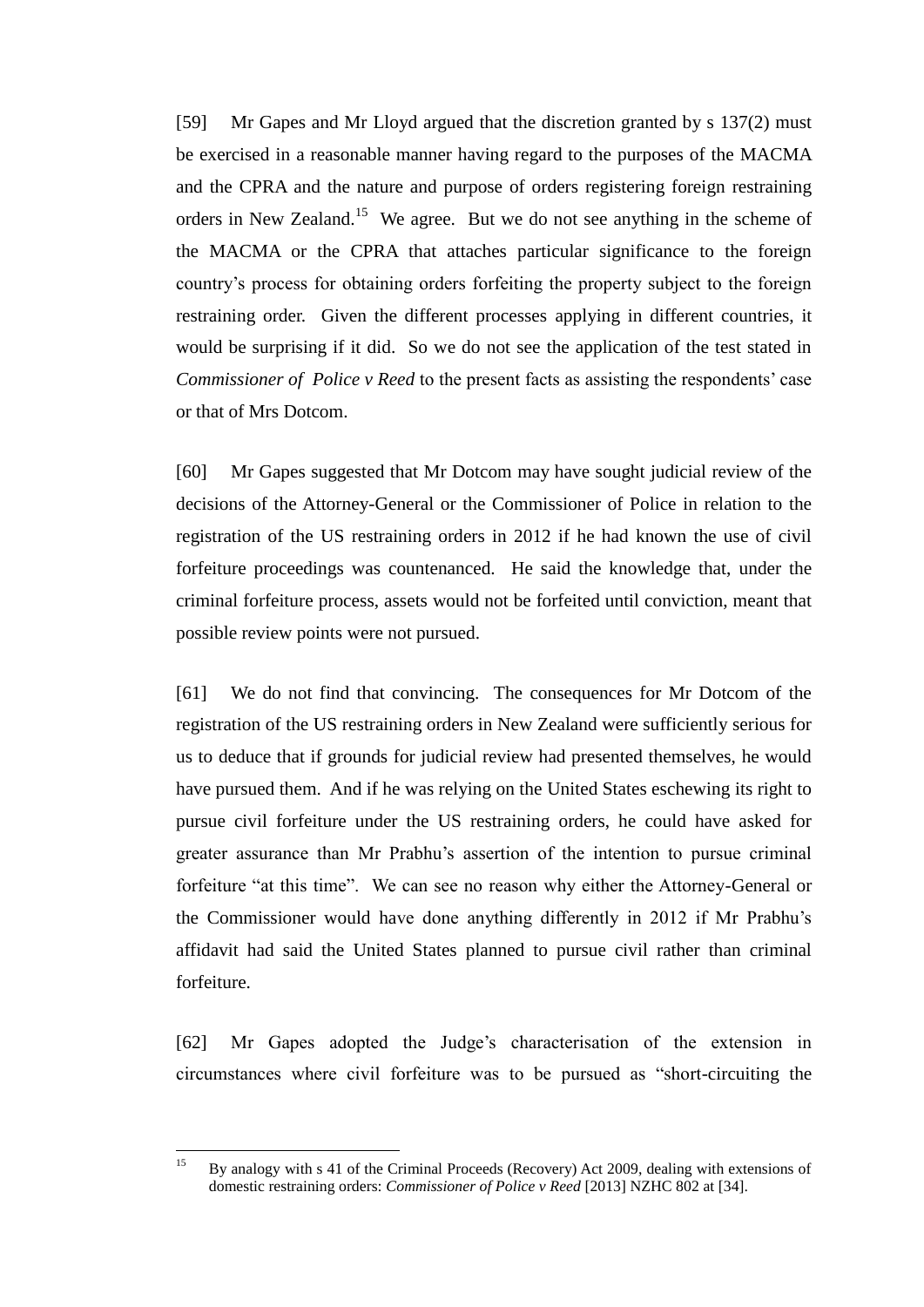registration process".<sup>16</sup> He submitted that such a change of course should not be permitted.<sup>17</sup> But there would be a "short-circuiting" of the registration process only if the MACMA and CPRA regime required or even allowed for a new registration of an already registered foreign restraining order in the event of a change in forfeiture process in the foreign jurisdiction. Mr Gapes did not identify any provision to that effect.

[63] The reality is that the US restraining orders now under consideration are the same US restraining orders that were registered by Potter J in 2012. There is no reason to think that the legislation contemplates, or even permits, their de-registration and then re-registration on a different basis from their registration in 2012. That would not be consistent with the legislative scheme of the MACMA and the CPRA. As we have mentioned already there was nothing to stop the United States initiating the civil forfeiture process in the United States during the initial two year registration period in New Zealand. There was no available process to involve the New Zealand courts in that event; and not even a requirement to notify the High Court.

[64] There is nothing in the MACMA or the CPRA to indicate that the basis of registration in New Zealand of foreign restraining orders fetters the options available to the foreign government or the foreign court in relation to the forfeiture proceedings in the foreign country. Nor in s 137 is there any indication that the New Zealand court, when considering the application for extension, should review the method by which the foreign government is seeking forfeiture orders in the foreign court.

[65] Mr Gapes also supported the High Court judgment on a number of grounds that did not feature in the decision of Thomas J.

[66] Mr Gapes said the Commissioner was not acting as a model litigant, as the Crown is required to do. He went even further, and suggested the Commissioner's

 $16$ <sup>16</sup> At [62]; see above at [52].

<sup>17</sup> Citing *Commissioner of Inland Revenue v V H Farnsworth Ltd* [1984] 1 NZLR 428 (CA). The facts and statutory context in that case differ so markedly from those of the present case that we did not find it helpful.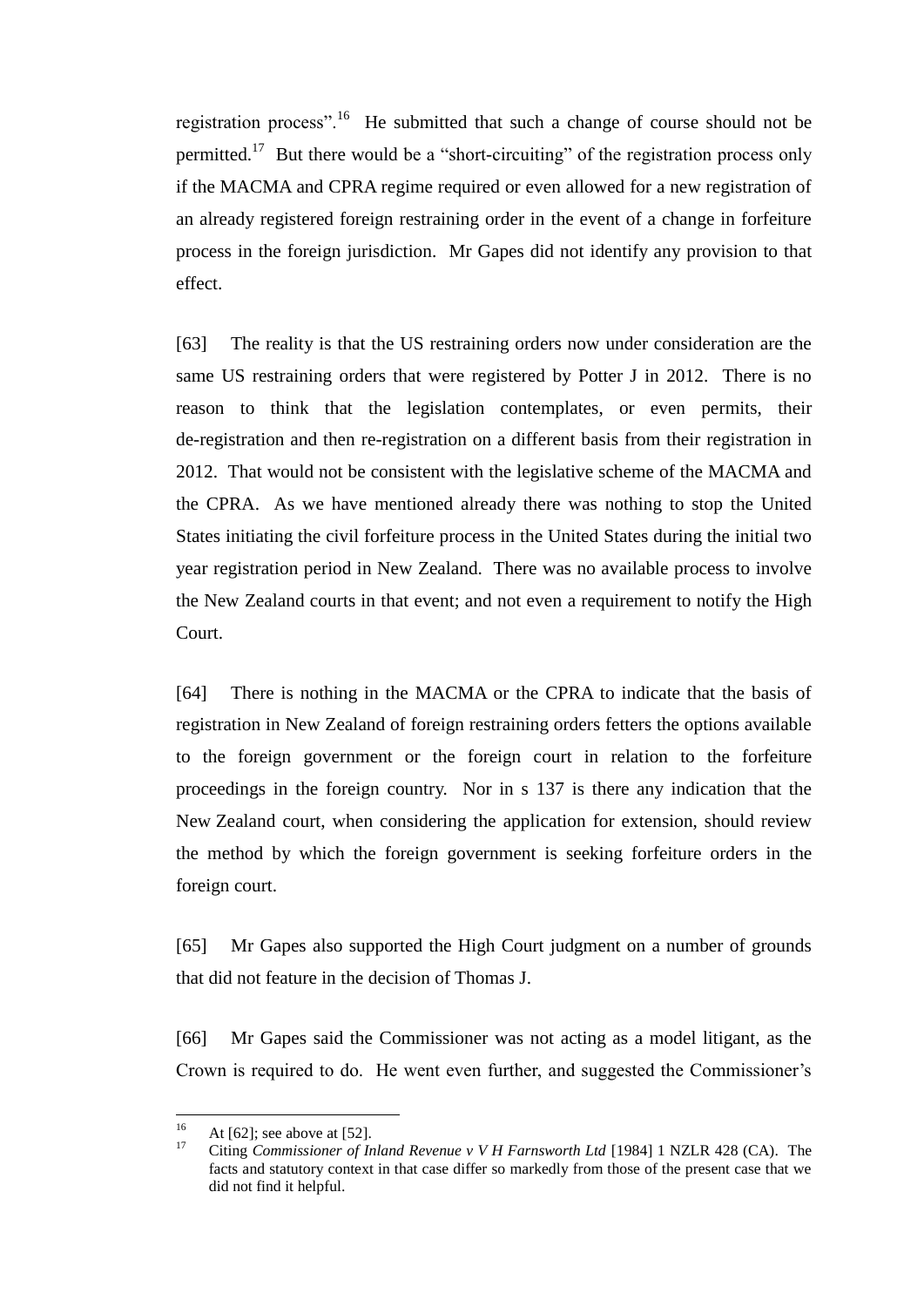application was an abuse of process. He said the Commissioner was misusing the s 137 process in a way that was not fair or honest and for an ulterior or improper process.

[67] These rather extreme submissions were based on the assertion that a s 137 application could not properly be made if the forfeiture process to be followed had changed since registration. We have found that assertion to be incorrect. So we reject the "model litigant" and abuse of process arguments. They added nothing to the case for Mr Dotcom and should not have been made.

[68] Drawing these threads together, we conclude the Judge erred in her key conclusion that the High Court could not properly extend the duration of the US restraining orders on a basis that was different from that which was before the Attorney-General when he decided to authorise the Commissioner to apply for their registration in New Zealand. In our view, the manner in which the United States seeks forfeiture in the United States courts is not a material issue for a New Zealand court exercising the s 137 discretion, given that the civil and criminal processes in the United States are consistent with the forfeiture processes available in New Zealand. It may be significant if it is clear that a forfeiture order could not be obtained during the period of extension of the registration. Perhaps ironically, it is the delay in the criminal process that has led to the switch to the civil forfeiture process by the United States. The evidence before this Court is that civil forfeiture proceedings can be completed before 18 April 2015. That evidence has not been challenged.

[69] We have to say, however, that the evidence in support of the application for extension was sparse in the extreme. We agree with the criticism in that regard made by Thomas J, and echoed in this Court by Mr Gapes. The affidavit from the responsible United States attorney should have explained clearly how the switch from criminal to civil forfeiture would occur, whether the United States District Court had been (or needed to be) notified of this, what time period is normally required for a civil forfeiture proceeding to be concluded and so on.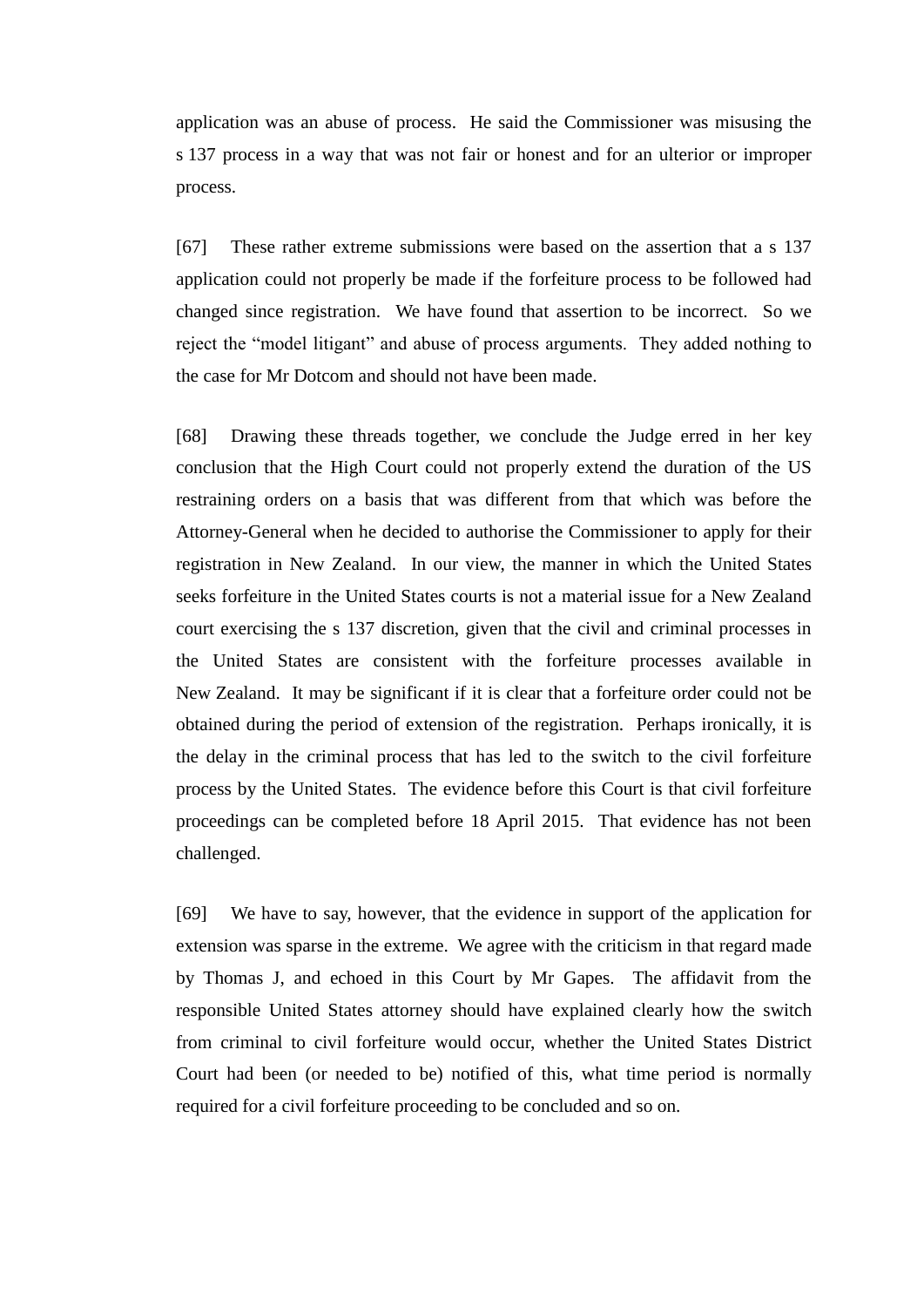[70] In our view the Judge made an error of principle in the exercise of her discretion under s 137 by effectively adding into s 137 a requirement that an extension must be on the same basis as the original registration of a foreign restraining order. She wrongly viewed, as a relevant consideration for the New Zealand court, the process to be followed in the foreign court to obtain a forfeiture order. In effect she held that the United States was committed to seeking only criminal forfeiture, when under United States law no such restriction applies. The logical corollary of her decision was that a foreign government would lose its opportunity to extend the duration of the registration if it changed the process by which it was to seek forfeiture at the end of the two year registration period even if it had good prospects of obtaining forfeiture orders during the intended third year of registration.

[71] In view of that error in principle, we have considered for ourselves whether an extension should be granted. Once the method of obtaining forfeiture is removed as an obstacle to an extension, the decision becomes straightforward. The US restraining orders remain in force. The United States still seeks forfeiture. The evidence before the Court is that forfeiture proceedings of a kind contemplated by the US restraining orders can be completed before April 2015. In those circumstances, we consider an extension should be granted.

[72] We therefore allow the appeal and make the order sought by the Commissioner.

#### **Issue four: Mrs Dotcom's application for exclusion**

[73] Counsel for Mrs Dotcom, Mr Lloyd, submitted that, if the Court considered an extension of the duration of the US restraining orders should be granted, it should grant the extension subject to a condition excluding Mrs Dotcom's property from the US restraining orders. We have some reservations about the procedural correctness of what is effectively an application by a non-party to the proceedings for the exercise of a discretion said to exist under s 137. But we will deal with it on its merits in any event.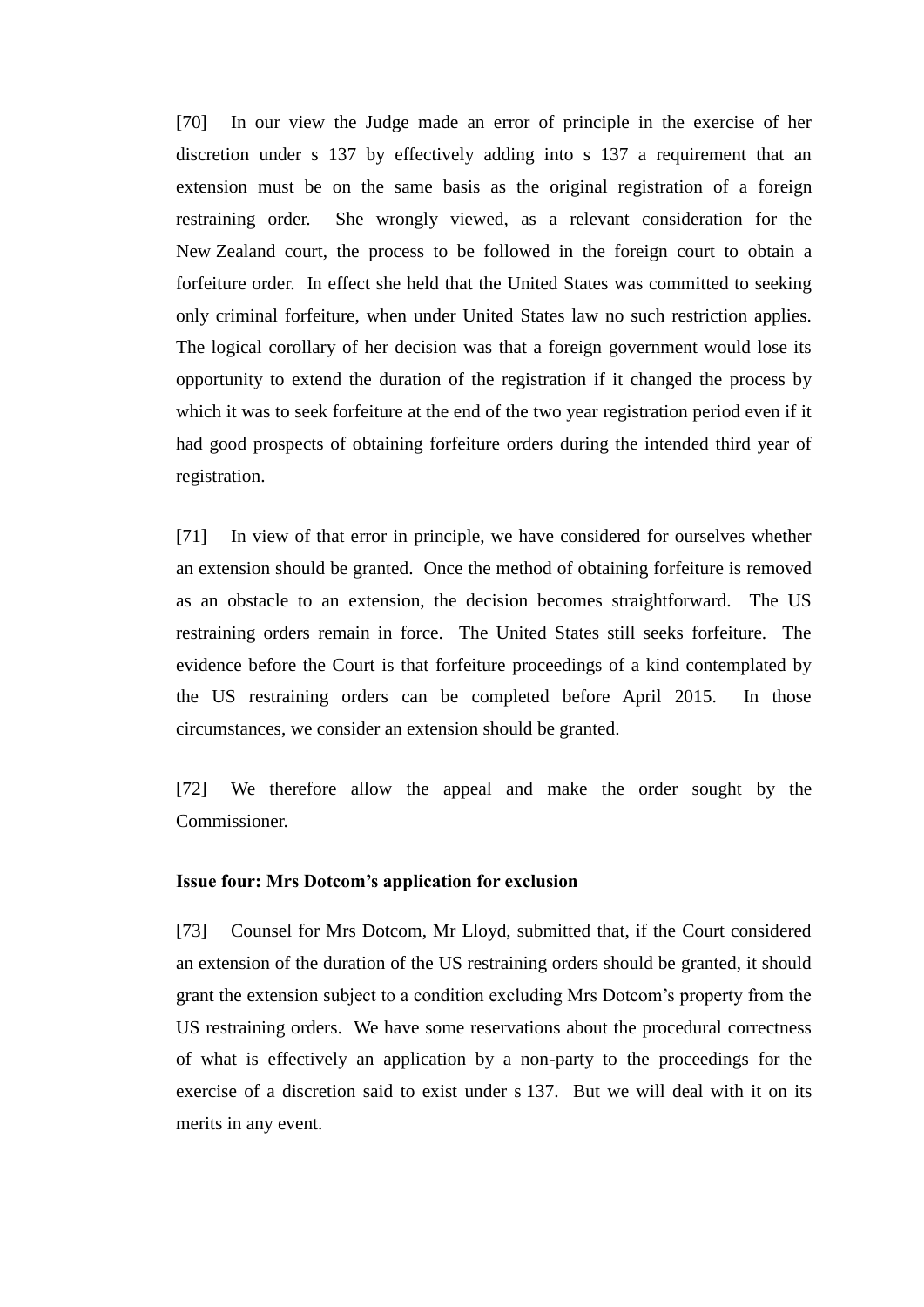[74] Mr Lloyd said there was no dispute that Mrs Dotcom has interests in property subject to the US restraining orders. Some is her personal and separate property and she has a relationship property interest in some of the other restrained property. He criticised the Commissioner for not advancing evidence that Mrs Dotcom knew the property concerned was the proceeds of significant criminal activity.

[75] Mr Lloyd said Mrs Dotcom has not been charged with any offence and there is no application to extradite her to the United States.

[76] Mr Lloyd acknowledged that Mrs Dotcom could apply under s 139 of the CPRA to have her property interests excluded from the order registering the US restraining orders in New Zealand. Mr Boldt pointed out that she has made, but not proceeded with, such applications in the past. Mr Lloyd argued that s 139 puts a burden on Mrs Dotcom to prove lack of knowledge but, in contrast to trial, the burden rests on the Commissioner to justify an extension of the duration of the registration of the US restraining orders over Mrs Dotcom's property under s 137. He said, given Mrs Dotcom's denial of knowledge, the Commissioner has a burden to prove her knowledge in the present proceeding.

[77] Mr Lloyd said if the Court allowed any extension without excluding her property it would be condoning the continued restraint of her property which would be a continued breach of her rights under s 21 of the Bill of Rights.

[78] Mr Boldt argued that Mrs Dotcom's remedy lay under s 139 and she should not be permitted to obtain that remedy by a sidewind under s 137. We agree. If Mrs Dotcom's evidence of lack of knowledge is correct, it is puzzling that she has not proceeded with her earlier applications for exclusion. The CPRA provides different procedures for extension (s 137) and exclusion (s 139). We can see no good reason to go behind this legislative regime.

[79] We therefore reject Mrs Dotcom's submission that her property be excluded from the property restrained under the US restraining orders as a condition of the extension of the duration of their registration in New Zealand.